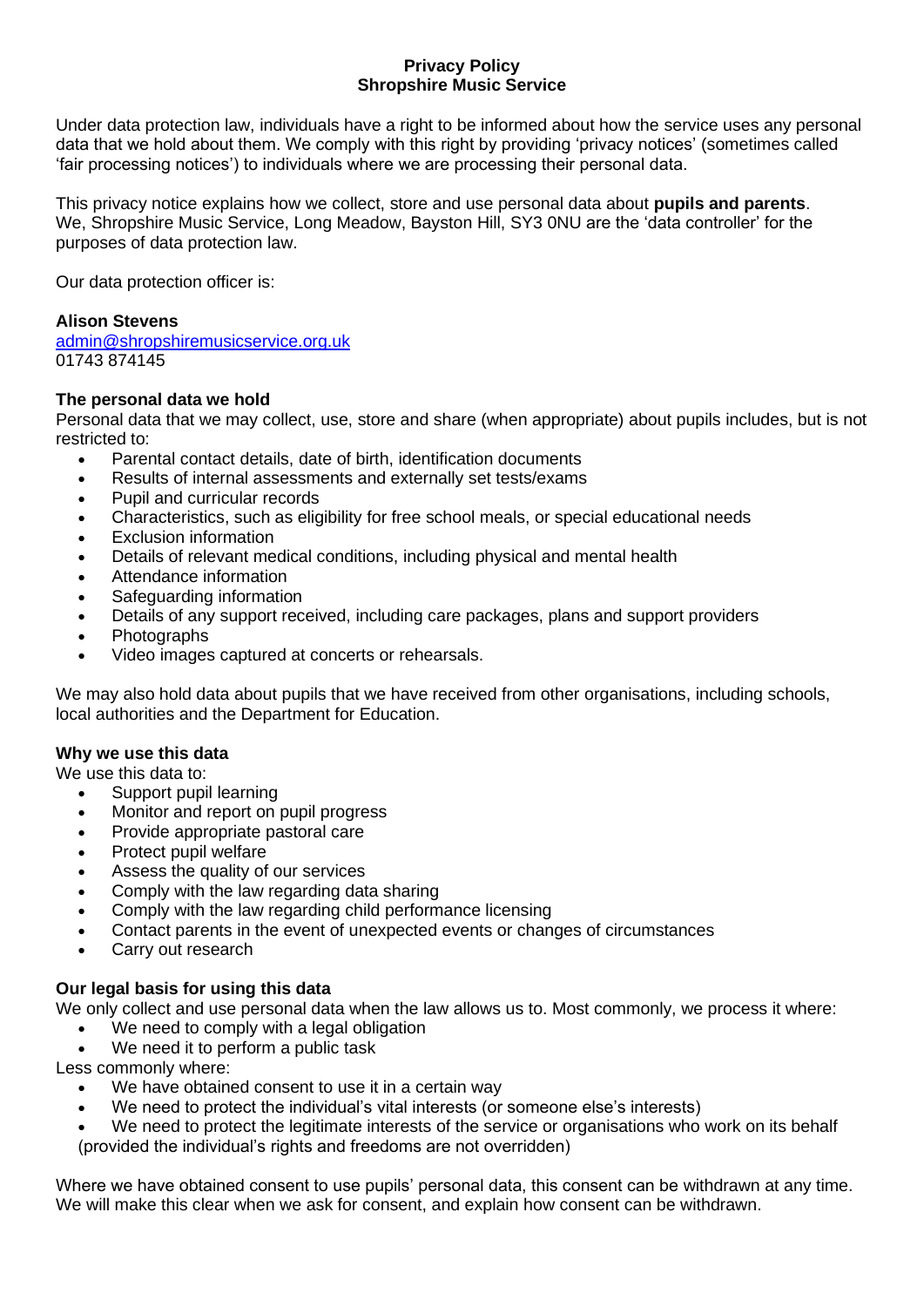Some of the reasons listed above for collecting and using pupils' personal data overlap, and there may be several grounds which justify our use of this data.

## **Collecting this information**

While the majority of information we collect about pupils is mandatory, there is some information that can be provided voluntarily.

Whenever we seek to collect information from you or your child, we make it clear whether providing it is mandatory or optional. If it is mandatory, we will explain the possible consequences of not complying. Without mandatory information the pupil may be unable to perform in concerts arranged by Shropshire Music Service due to licensing law.

## **How we store this data**

We keep personal information about pupils while they are attending our service events and rehearsals. We will also keep it beyond their attendance if this is necessary in order to comply with our legal obligations and to enable us to contact parents following an event with relevant information.

If you wish to see a copy of your retained records, please

contact [admin@shropshiremusicservice.org.uk.](mailto:admin@shropshiremusicservice.org.uk) We will acknowledge the request within a working week at the office.

## **Data sharing**

We do not share information about pupils with any third party without consent unless the law and our policies allow us to do so.

Where it is legally required, or necessary (and it complies with data protection law) we may share personal information about pupils with:

- Our local authority to meet our legal obligations to share certain information with it, such as safeguarding concerns and child performance licensing
- The Department for Education to meet our legal obligations to share certain information with it
- The Arts Council for the legitimate interests of the service
- The pupil's family and representatives to ensure the vital interests of the individual
- Educators to fulfil a contract with the individual
- Examining bodies to fulfil a contract with the individual
- Ofsted, HMI to comply with a legal obligation

• Suppliers and service providers – to enable them to provide the service we have contracted them for

- Our auditors to meet legal requirements for accurate inspection of accounts
- Security organisations  $-$  in the public interest
- Health and social welfare organisations to ensure the vital interests of the individual
- Professional advisers and consultants for the legitimate interests of the service
- Charities and voluntary organisations for the legitimate interests of the service
- Police forces, courts, tribunals to comply with a legal obligation
- Surveys and research for the legitimate interests of the service

## **Transferring data internationally**

Where we transfer personal data to a country or territory outside the European Economic Area, we will do so in accordance with data protection law. This is most likely on Music Service Tours. Only data needed to run the tour safely and effectively will be transferred.

## **Parents and pupils' rights regarding personal data**

Individuals have a right to make a **'subject access request'** to gain access to personal information that the service holds about them.

Parents/carers can make a request with respect to their child's data where the child is not considered mature enough to understand their rights over their own data (usually under the age of 12), or where the child has provided consent.

Parents also have the right to make a subject access request with respect to any personal data the music service holds about them.

If you make a subject access request, and if we do hold information about you or your child, we will: